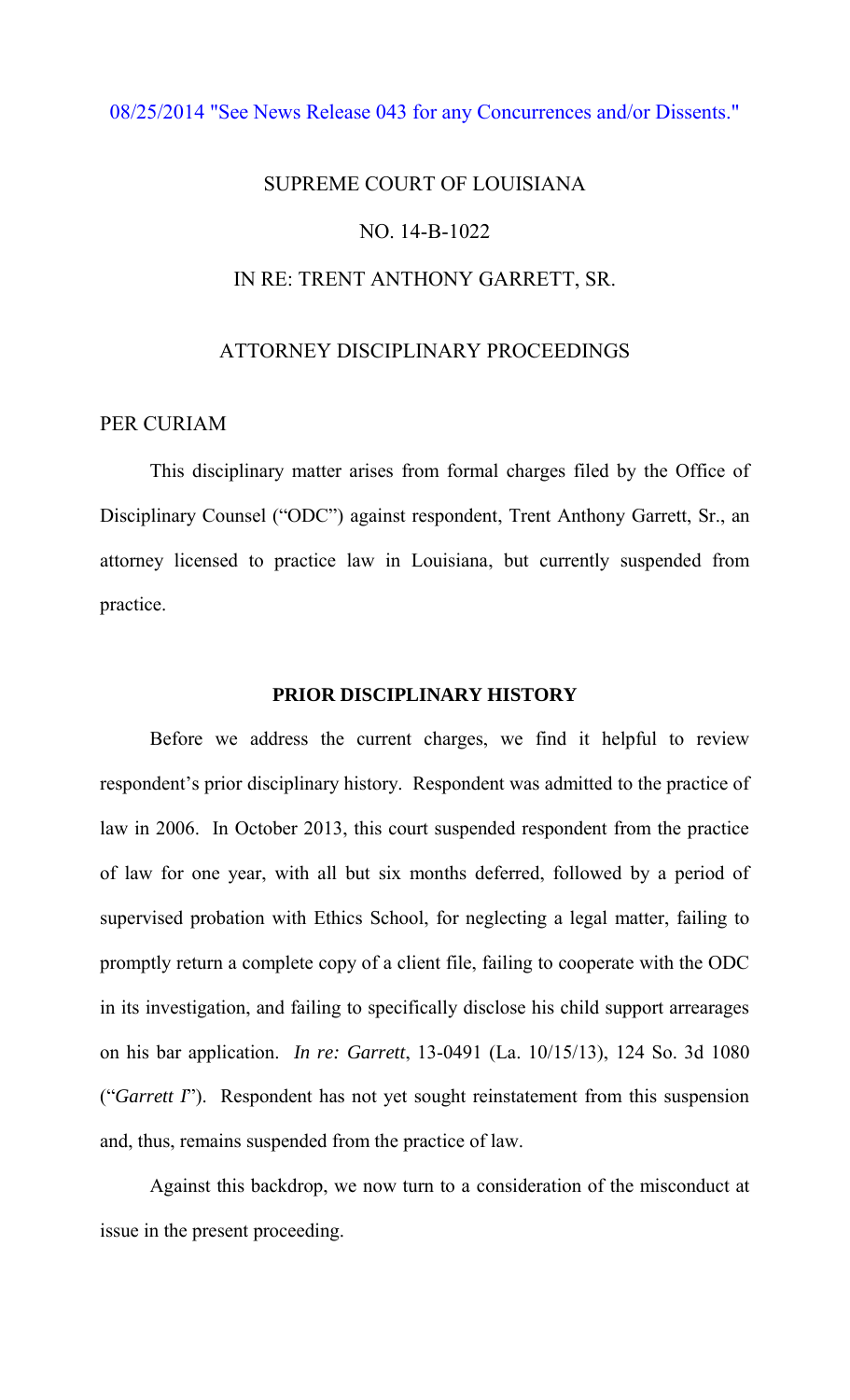#### **FORMAL CHARGES**

 In November 2008, Benjamin Washington Turner, Jr. was involved in an automobile accident in Mississippi. In December 2008, Mr. Turner retained respondent to represent him in a claim for damages arising out of the accident. Thereafter, respondent allowed the applicable Mississippi statute of limitations to expire without filing suit on Mr. Turner's behalf.<sup>1</sup> Mr. Turner subsequently filed a legal malpractice suit against respondent in the  $19<sup>th</sup>$  Judicial District Court for the Parish of East Baton Rouge.

 In November 2011, Mr. Turner filed a disciplinary complaint against respondent. Respondent failed to respond to the complaint, necessitating the issuance of a subpoena for his sworn statement. During the June 2012 sworn statement, respondent chose not to respond to the allegations against him.<sup>2</sup> Since that time, respondent has had no further contact with the ODC regarding Mr. Turner's complaint.

### **DISCIPLINARY PROCEEDINGS**

 In June 2013, the ODC filed one count of formal charges against respondent, alleging his conduct violated the following provisions of the Rules of Professional Conduct: Rules 1.3 (failure to act with reasonable diligence and promptness in representing a client), 8.1(b) (knowing failure to respond to a lawful demand for information from a disciplinary authority), 8.1(c) (failure to cooperate with the ODC in its investigation), and 8.4(a) (violation of the Rules of Professional Conduct).

<sup>&</sup>lt;sup>1</sup> Mississippi imposes a three-year statute of limitations for personal injury claims. Mississippi Code Annotated § 15-1-49 (2012).

 $2$  In his sworn statement, respondent advised he did not want to comment on the Turner matter due to the pending malpractice suit. However, respondent further advised that he would be more than willing to comment on the matter once the suit was resolved.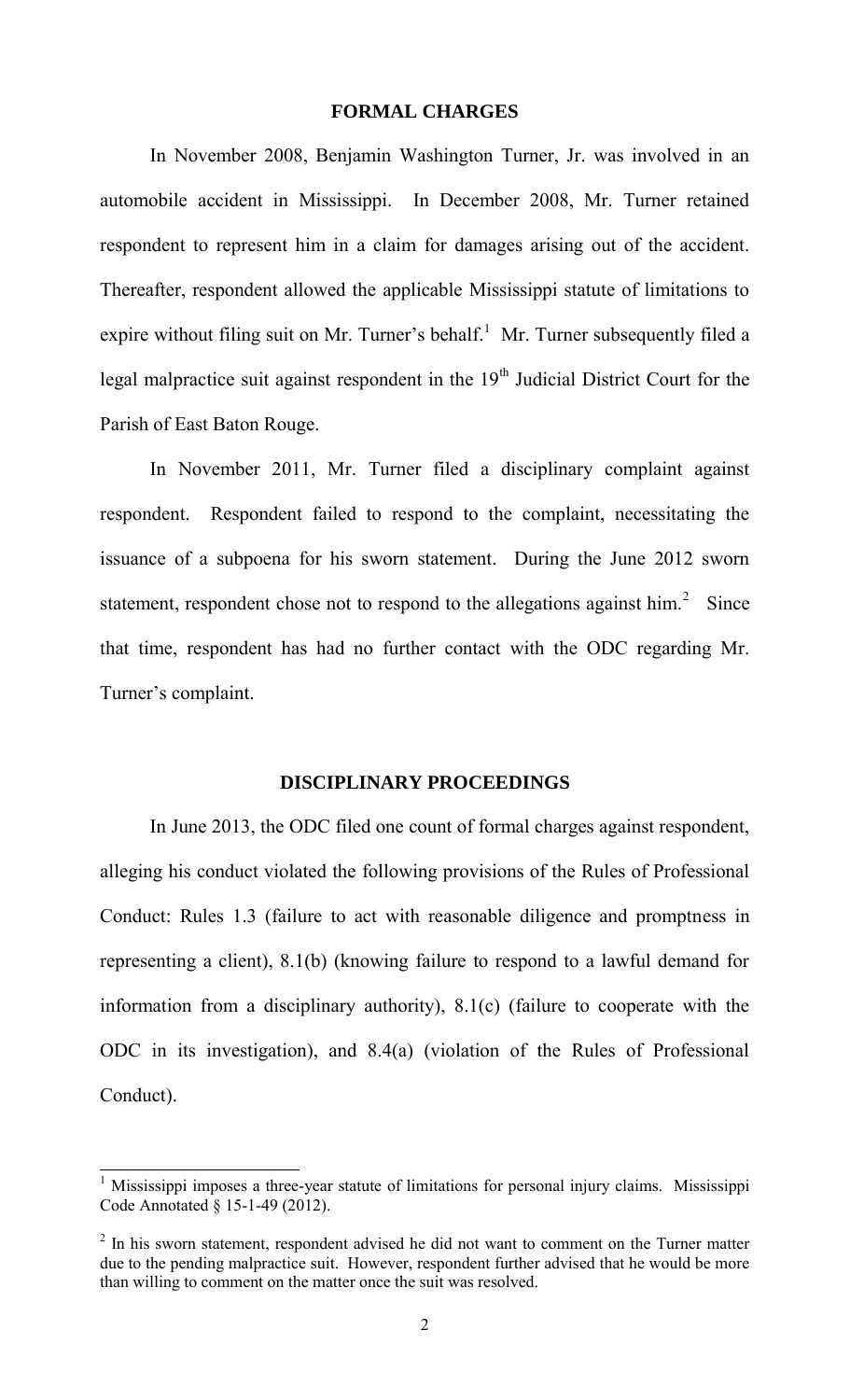Respondent failed to answer the formal charges. Accordingly, the factual allegations contained therein were deemed admitted and proven by clear and convincing evidence pursuant to Supreme Court Rule XIX, § 11(E)(3). No formal hearing was held, but the parties were given an opportunity to file with the hearing committee written arguments and documentary evidence on the issue of sanctions. Respondent filed nothing for the hearing committee's consideration.

#### *Hearing Committee Report*

 After considering the ODC's deemed admitted submission, the hearing committee adopted the deemed admitted factual allegations of the formal charges as its factual findings. Based on those facts, the committee determined respondent violated the Rules of Professional Conduct as charged.

Considering the ABA's *Standards for Imposing Lawyer Sanctions*, the committee recommended respondent be suspended from the practice of law for one year and one day.

Neither respondent nor the ODC filed an objection to the hearing committee's report.

#### *Disciplinary Board Recommendation*

 After review, the disciplinary board determined the hearing committee's factual findings in this deemed admitted matter are supported by the factual allegations in the formal charges and/or by the evidence submitted in support of those allegations. The board also found respondent violated the Rules of Professional Conduct as alleged in the formal charges.

 The board determined respondent violated duties owed to his client, the legal system, and the legal profession. His actions were knowing and intentional. After

3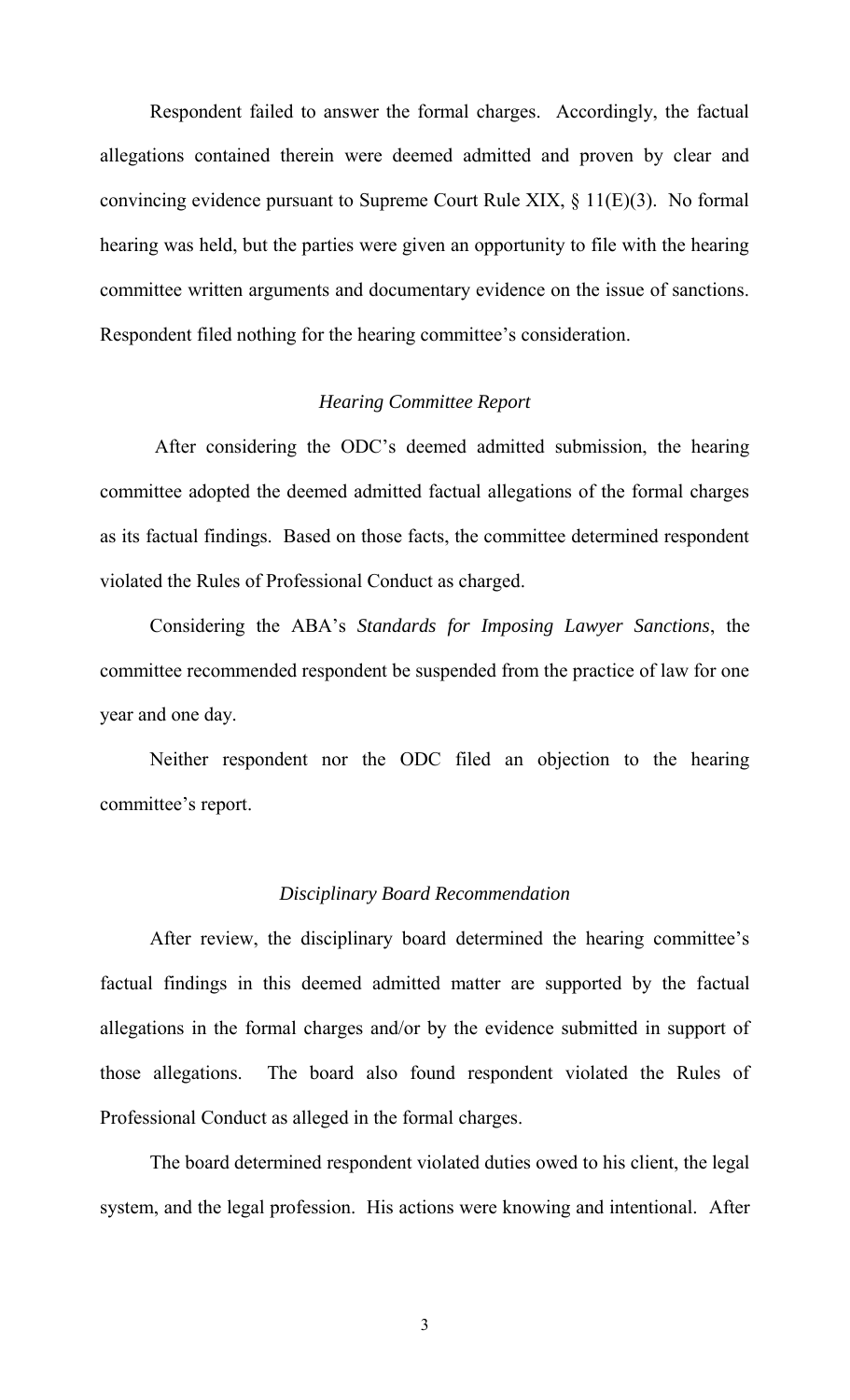considering the ABA's *Standards for Imposing Lawyer Sanctions*, the board determined the baseline sanction is suspension.

The board found the following aggravating factors are present: a prior disciplinary record, a dishonest or selfish motive, a pattern of misconduct, multiple offenses, and bad faith obstruction of the disciplinary proceeding by intentionally failing to comply with the rules or orders of the disciplinary agency. The board found the following mitigating factors are present: personal or emotional problems and inexperience in the practice of law (admitted 2006).

Turning to the issue of an appropriate sanction, the board considered the case of *Louisiana State Bar Ass'n v. Chatelain*, 573 So. 2d 470 (La. 1991), wherein the court observed that when a second attorney disciplinary proceeding involves conduct that occurred during the same time period as the first proceeding, the overall discipline to be imposed should be determined as if both proceedings were before the court simultaneously. Noting the misconduct in *Garrett I* occurred during the same time period in which the substantive misconduct in the present matter occurred, the board determined that based on *Chatelain*, the substantive conduct in this matter must be considered with the misconduct subject of *Garrett I*, in which respondent received a one-year suspension, with six months deferred. The board concluded that, had the court considered the substantive misconduct in this matter with the misconduct in *Garrett I*, it would have suspended respondent from the practice of law for one year and one day.

As to respondent's failure to cooperate, which occurred outside of the time period subject to the *Chatelain* analysis, the board recommended respondent be adjudged guilty of additional misconduct to be considered when and if he applies for reinstatement to the practice of law.

Finally, the board recommended respondent be assessed with the costs and expenses of this proceeding.

4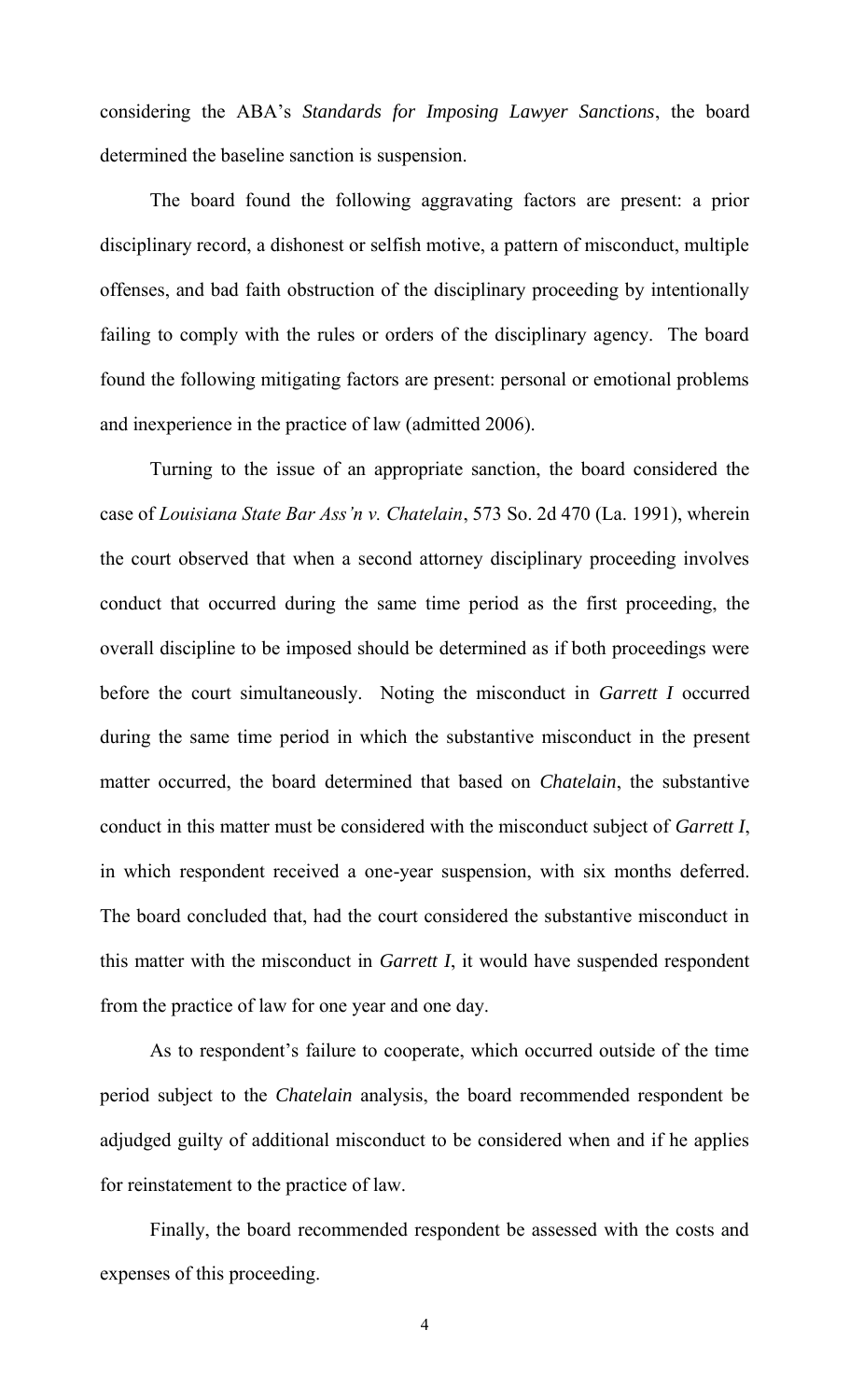Neither respondent nor the ODC filed an objection to the disciplinary board's recommendation.

#### **DISCUSSION**

Bar disciplinary matters fall within the original jurisdiction of this court. La. Const. art.  $V$ ,  $\S$  5(B). Consequently, we act as triers of fact and conduct an independent review of the record to determine whether the alleged misconduct has been proven by clear and convincing evidence. *In re: Banks*, 09-1212 (La. 10/2/09), 18 So. 3d 57.

In cases in which the lawyer does not answer the formal charges, the factual allegations of those charges are deemed admitted. Supreme Court Rule XIX, § 11(E)(3). Thus, the ODC bears no additional burden to prove the factual allegations contained in the formal charges after those charges have been deemed admitted. However, the language of  $\S$  11(E)(3) does not encompass legal conclusions that flow from the factual allegations. If the legal conclusion the ODC seeks to prove (i.e., a violation of a specific rule) is not readily apparent from the deemed admitted facts, additional evidence may need to be submitted in order to prove the legal conclusions that flow from the admitted factual allegations. *In re: Donnan*, 01-3058 (La. 1/10/03), 838 So. 2d 715.

 The record in this deemed admitted matter supports a finding that respondent neglected a legal matter and failed to cooperate with the ODC in its investigation of the complaint filed against him. Accordingly, we agree respondent violated the Rules of Professional Conduct as alleged in the formal charges.

Having found evidence of professional misconduct, we now turn to a determination of the appropriate sanction for respondent's actions. In determining a sanction, we are mindful that disciplinary proceedings are designed to maintain high standards of conduct, protect the public, preserve the integrity of the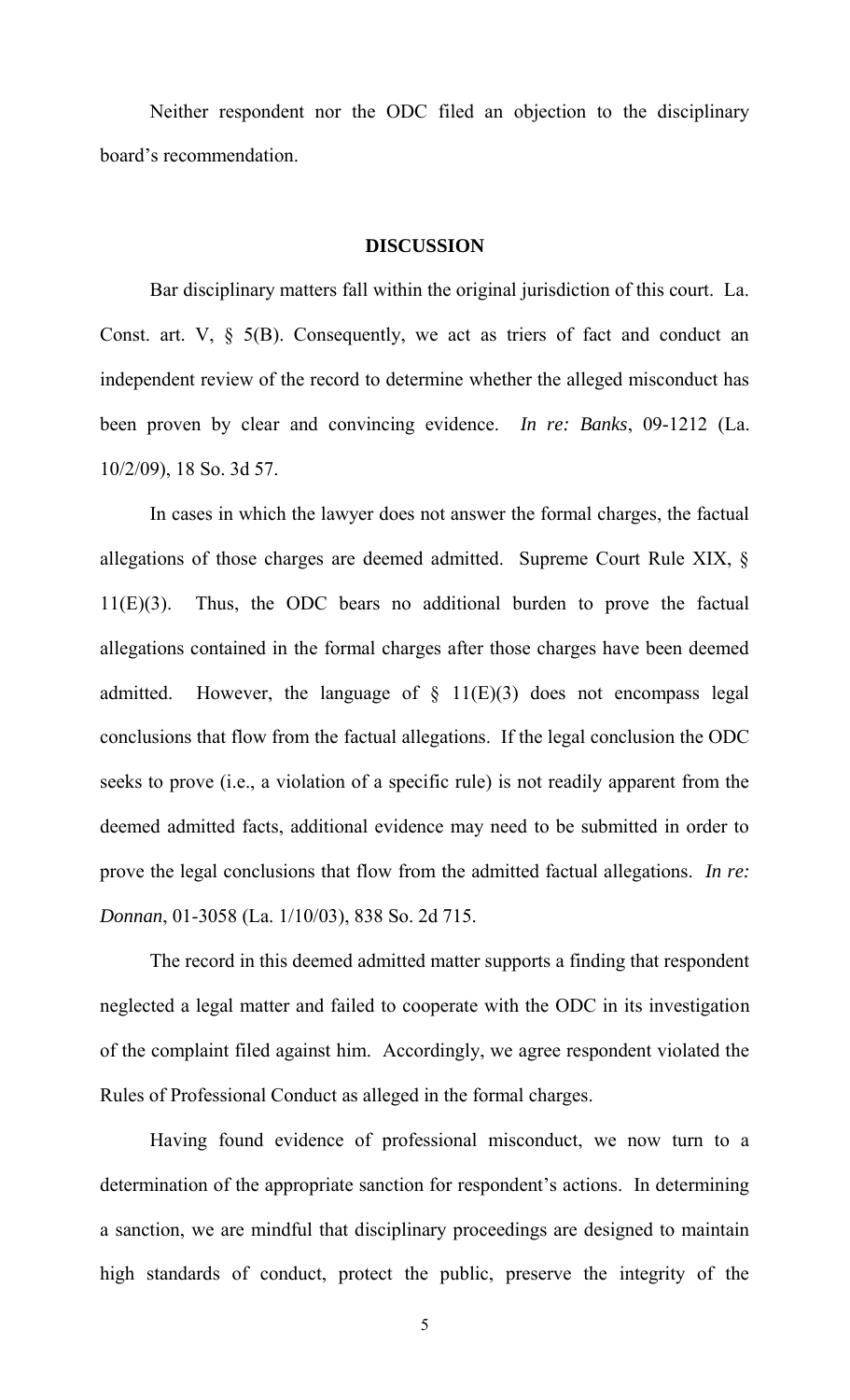profession, and deter future misconduct. *Louisiana State Bar Ass'n v. Reis*, 513 So. 2d 1173 (La. 1987). The discipline to be imposed depends upon the facts of each case and the seriousness of the offenses involved considered in light of any aggravating and mitigating circumstances. *Louisiana State Bar Ass'n v. Whittington*, 459 So. 2d 520 (La. 1984).

 The record further supports a finding that respondent violated duties owed to his client, the legal system, and the legal profession, causing actual harm. His actions were knowing and intentional. The baseline sanction for this type of misconduct is suspension. The aggravating and mitigating factors found by the disciplinary board are supported by the record.

Turning to the issue of an appropriate sanction, we note the misconduct in *Garrett I* began in 2004 and continued through April 2011, while the substantive misconduct in the instant matter occurred between 2008 and 2011. Based on *Chatelain*, we agree the substantive misconduct in the instant matter should be considered along with the misconduct in *Garrett I.* Accordingly, for his neglect of Mr. Turner's legal matter, we will impose a one year and one day suspension, retroactive to October 15, 2013, the date of respondent's suspension in *Garrett I*.

As to respondent's failure to cooperate with the ODC in 2011 and 2012, after the substantive misconduct in *Garrett I*, we agree with the board's recommendation and will adjudge respondent guilty of additional misconduct to be considered when and if he applies for reinstatement to the practice of law.

#### **DECREE**

 Upon review of the findings and recommendations of the hearing committee and disciplinary board, and considering the record, it is ordered that Trent Anthony Garrett, Sr., Louisiana Bar Roll number 30247, be and he hereby is suspended from the practice of law for a period of one year and one day, which suspension